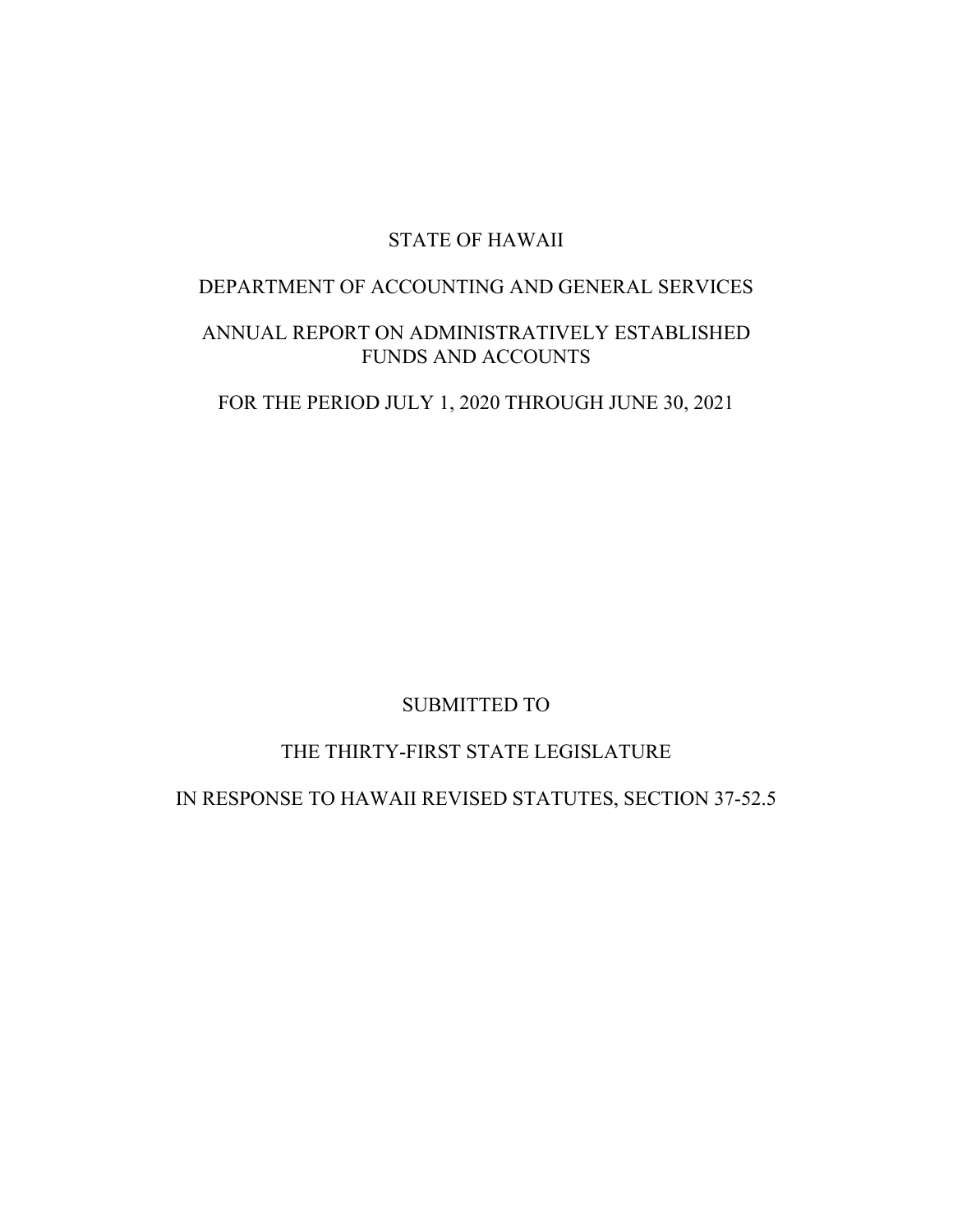## **STATE OF HAWAII DEPARTMENT OF ACCOUNTING AND GENERAL SERVICES**

## **ANNUAL REPORT ON ADMINISTRATIVELY ESTABLISHED ACCOUNTS AND FUNDS**

## **January 2022**

## **Submitted to the Thirty-First State Legislature (As required by Section 37-52.5, Hawaii Revised Statutes)**

Pursuant to Hawaii Revised Statutes (HRS) Section 37-52.5, each department or agency shall submit to the Legislature a report at least 20 days prior to the convening of each regular session that includes: (1) a list of all administratively established accounts or funds; and (2) all revenues, expenditures, encumbrances, and ending balances of each account or fund.

The following are the administratively established accounts and funds for the Department of Accounting and General Services for Fiscal Year (FY) 2021.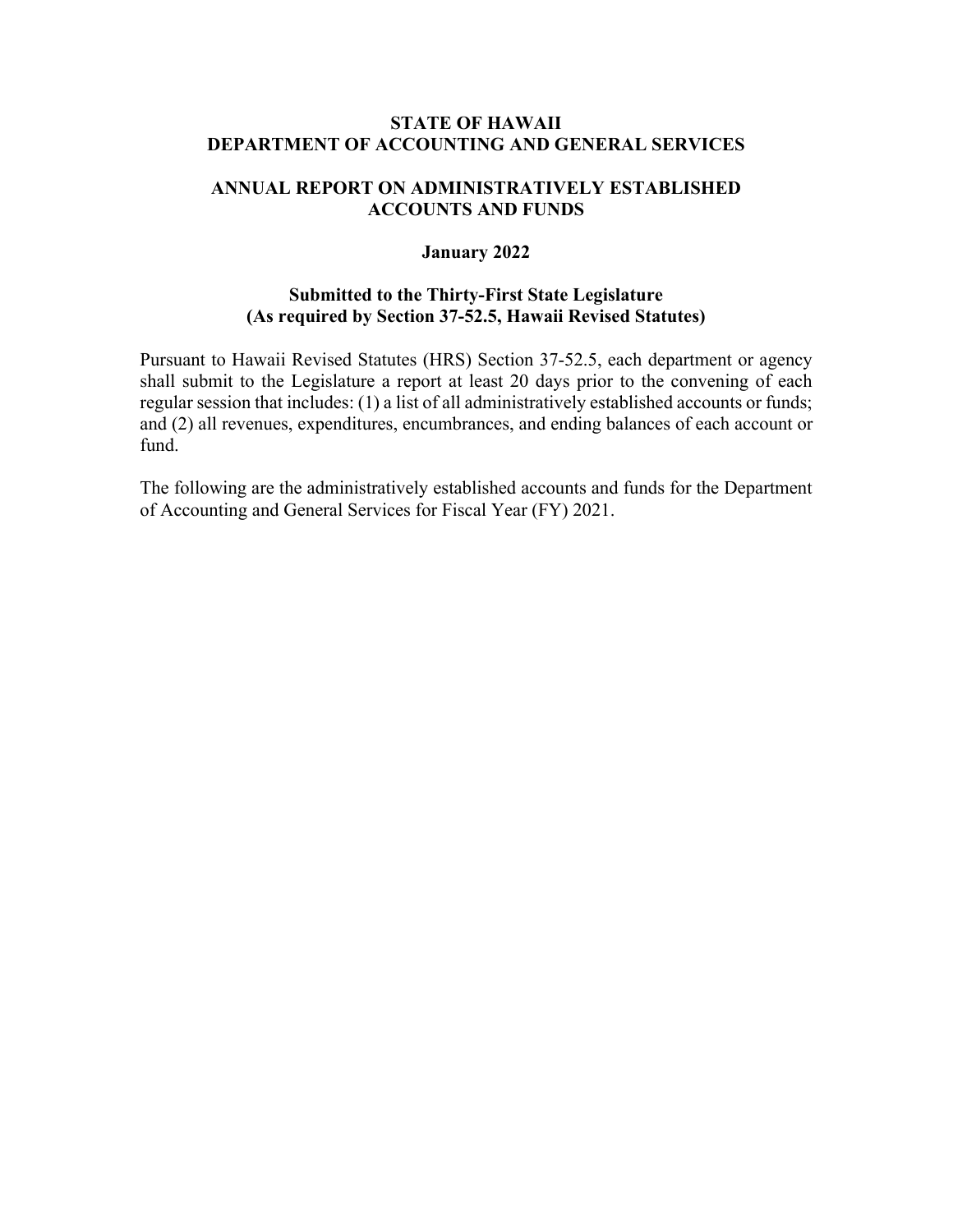for Submittal to the 2022 Legislature

| Department:     | Accounting and General Services | Contact Name: Ladea Nash              |
|-----------------|---------------------------------|---------------------------------------|
| Prog $ID(s)$ :  | AGS-103                         | Phone: 586-0606                       |
| Name of Fund:   | Central Pavroll Clearance       | Fund type (MOF) Trust (Clearance) (T) |
| Legal Authority | Administratively Created        | Appropriation Acct. No. T-XX-915-M    |

## **Intended Purpose:**

This trust account serves as a clearing account to facilitate the processing, disbursement, and reconciliation of the State's payroll.

## **Current Program Activities/Allowable Expenses:**

Semi-monthly payroll expenditures.

| <b>Financial Data</b>                                                         |               |                  |
|-------------------------------------------------------------------------------|---------------|------------------|
|                                                                               | FY 2020       | FY 2021          |
|                                                                               | (actual)      | (actual)         |
| <b>Appropriation Ceiling</b>                                                  |               |                  |
| <b>Beginning Cash Balance</b>                                                 | 467,160       | 286,071,192      |
| Revenues                                                                      | 4,009,088,042 | 4,053,507,266    |
| Expenditures                                                                  | 3,723,484,010 | 4, 198, 159, 101 |
| <b>Transfers</b>                                                              |               |                  |
| List each net transfer in/out/ or projection in/out; list each account number |               |                  |
|                                                                               |               |                  |
|                                                                               |               |                  |
| <b>Net Total Transfers</b>                                                    | $\Omega$      | 0                |
| <b>Ending Cash Balance</b>                                                    | 286,071,192   | 141,419,357      |
| Encumbrances                                                                  | 0             | 0                |
| Unencumbered Cash Balance                                                     | 286,071,192   | 141,419,357      |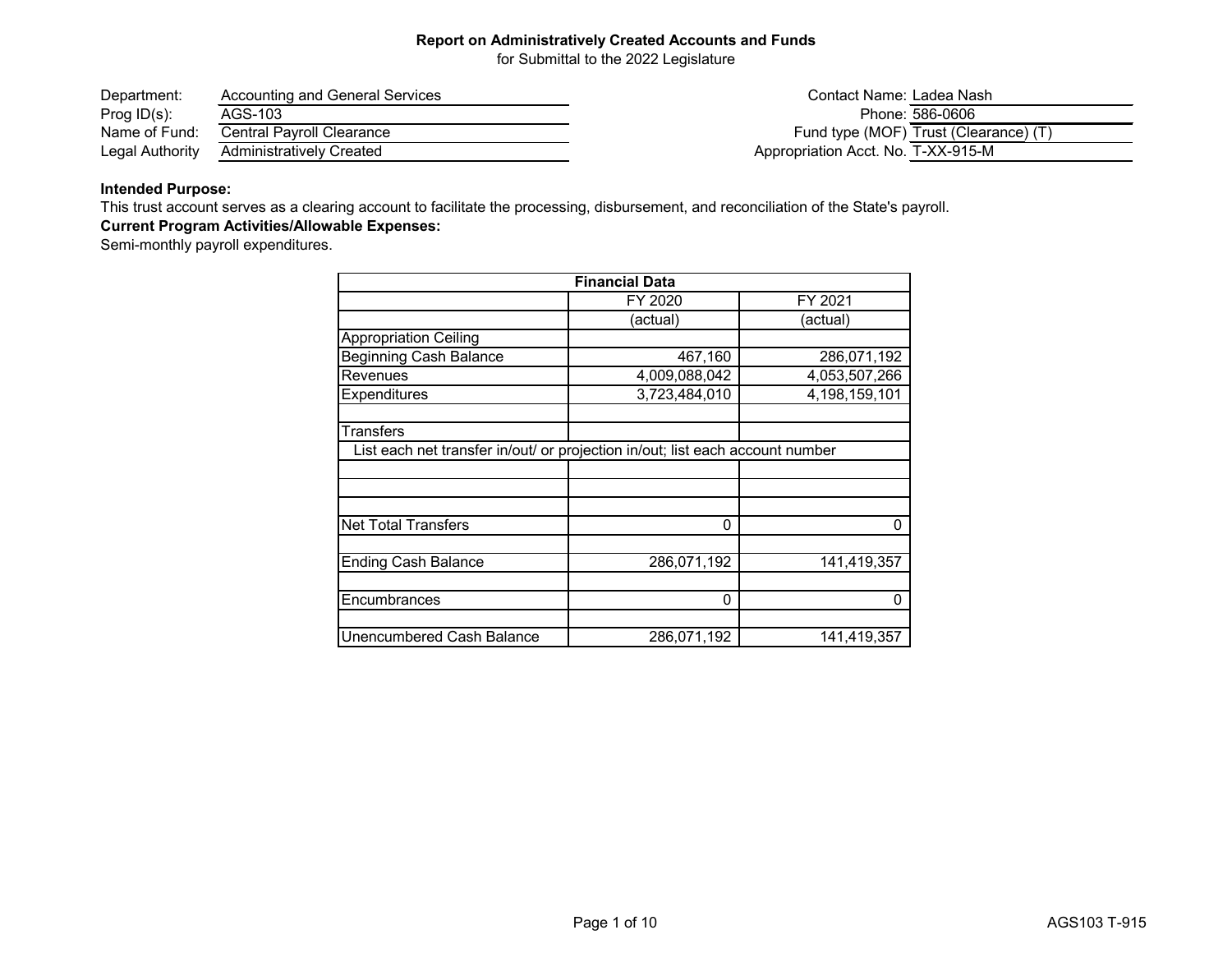for Submittal to the 2022 Legislature

| Department:     | Accounting and General Services     | Contact Name: Dr. Adam Jansen      |
|-----------------|-------------------------------------|------------------------------------|
| Prog $ID(s)$ :  | AGS-111                             | Phone: 586-0310                    |
| Name of Fund:   | Hawaii State Archives-Private Grant | Fund type (MOF) Trust (T)          |
| Legal Authority | Administratively Created            | Appropriation Acct. No. T-XX-935-M |

## **Intended Purpose:**

Funds in this Trust will be used in support of the State Archives' initiatives to preserve and make accessible the records of the Public Archives.

## **Current Program Activities/Allowable Expenses:**

Scanning contract with US Imaging to digitize Foreign Office and Executive records, 1790-1900.

| <b>Financial Data</b>                                                         |          |          |
|-------------------------------------------------------------------------------|----------|----------|
|                                                                               | FY 2020  | FY 2021  |
|                                                                               | (actual) | (actual) |
| <b>Appropriation Ceiling</b>                                                  |          |          |
| <b>Beginning Cash Balance</b>                                                 | 503,850  | 437,576  |
| Revenues                                                                      | 6,368    | 10,128   |
| <b>Expenditures</b>                                                           | 72,642   | 59,206   |
| <b>Transfers</b>                                                              |          |          |
| List each net transfer in/out/ or projection in/out; list each account number |          |          |
|                                                                               |          |          |
|                                                                               |          |          |
| <b>Net Total Transfers</b>                                                    | $\Omega$ | $\Omega$ |
| <b>Ending Cash Balance</b>                                                    | 437,576  | 388,498  |
|                                                                               |          |          |
| Encumbrances                                                                  | 32,926   | 0        |
| Unencumbered Cash Balance                                                     | 404,650  | 388,498  |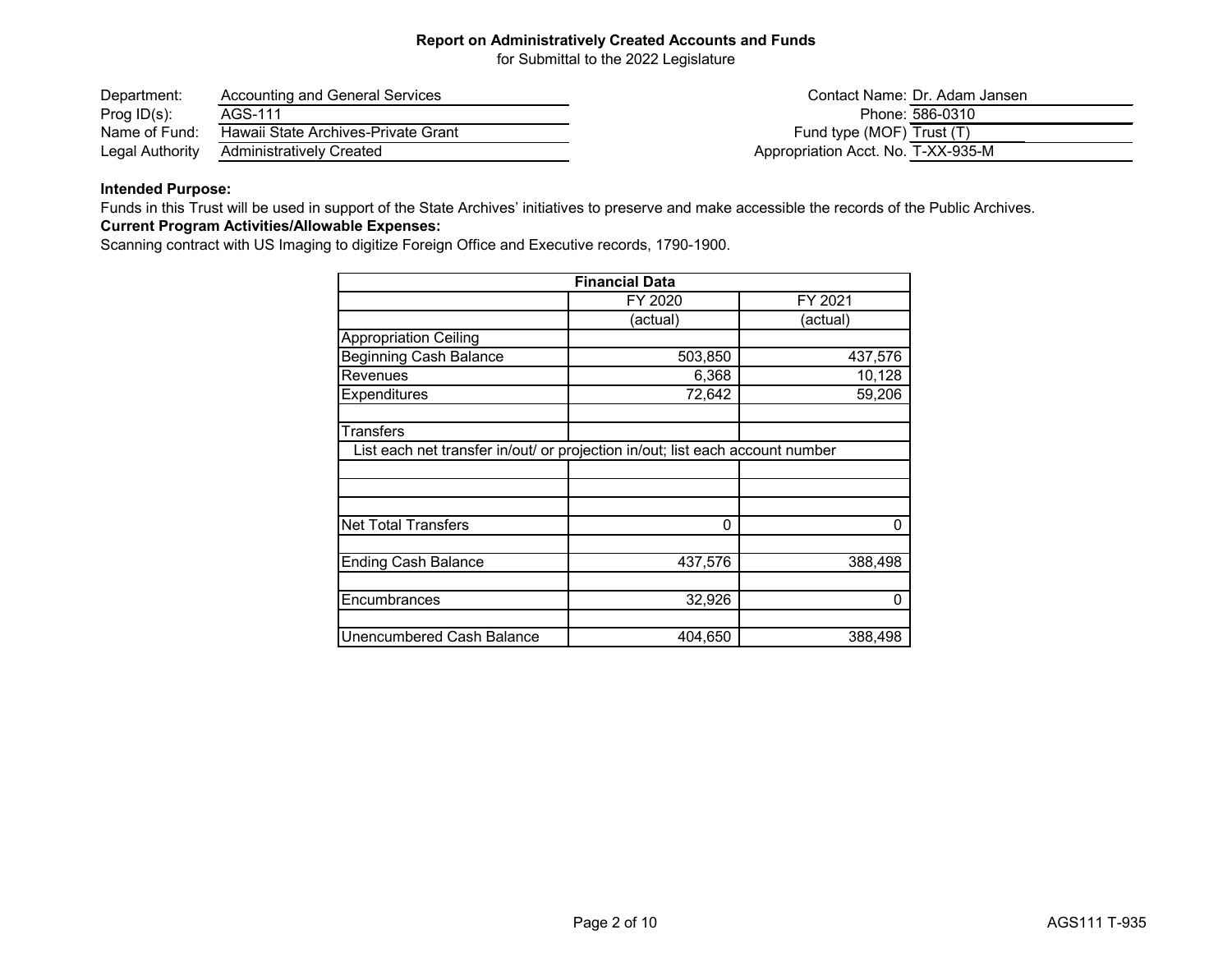for Submittal to the 2022 Legislature

| Department:     | Accounting and General Services | Contact Name: Catherina Pratt      |
|-----------------|---------------------------------|------------------------------------|
| Prog $ID(s)$ :  | AGS-130                         | Phone: 808-587-9755                |
| Name of Fund:   | Office of Technology Services   | Fund type (MOF) Trust (T)          |
| Legal Authority | Administratively Created        | Appropriation Acct. No. T-XX-937-M |

#### **Intended Purpose:**

To refine and implement a uniform chart of accounts in time for the DOE's Financial System Modernization initiative, and to be used as a stepping stone towards a government-wide integrated Financial Management System for the State of Hawaii.

### **Current Program Activities/Allowable Expenses:**

Professional services for the completion of Uniform Charter of Accounts Project.

| <b>Financial Data</b>                                                                             |          |             |
|---------------------------------------------------------------------------------------------------|----------|-------------|
|                                                                                                   | FY 2020  | FY 2021     |
|                                                                                                   | actual)  | (actual)    |
| <b>Appropriation Ceiling</b>                                                                      |          |             |
| <b>Beginning Cash Balance</b>                                                                     | $\Omega$ | 49,869      |
| Revenues                                                                                          | 125,000  |             |
| Expenditures                                                                                      | 75,131   | 49,869      |
| <b>Transfers</b><br>List each net transfer in/out/ or projection in/out; list each account number |          |             |
|                                                                                                   |          |             |
|                                                                                                   |          |             |
| <b>Net Total Transfers</b>                                                                        | $\Omega$ | 0           |
| Ending Cash Balance                                                                               | 49,869   | 0           |
| Encumbrances                                                                                      | 49,747   | $\mathbf 0$ |
| Unencumbered Cash Balance                                                                         | 122      | 0           |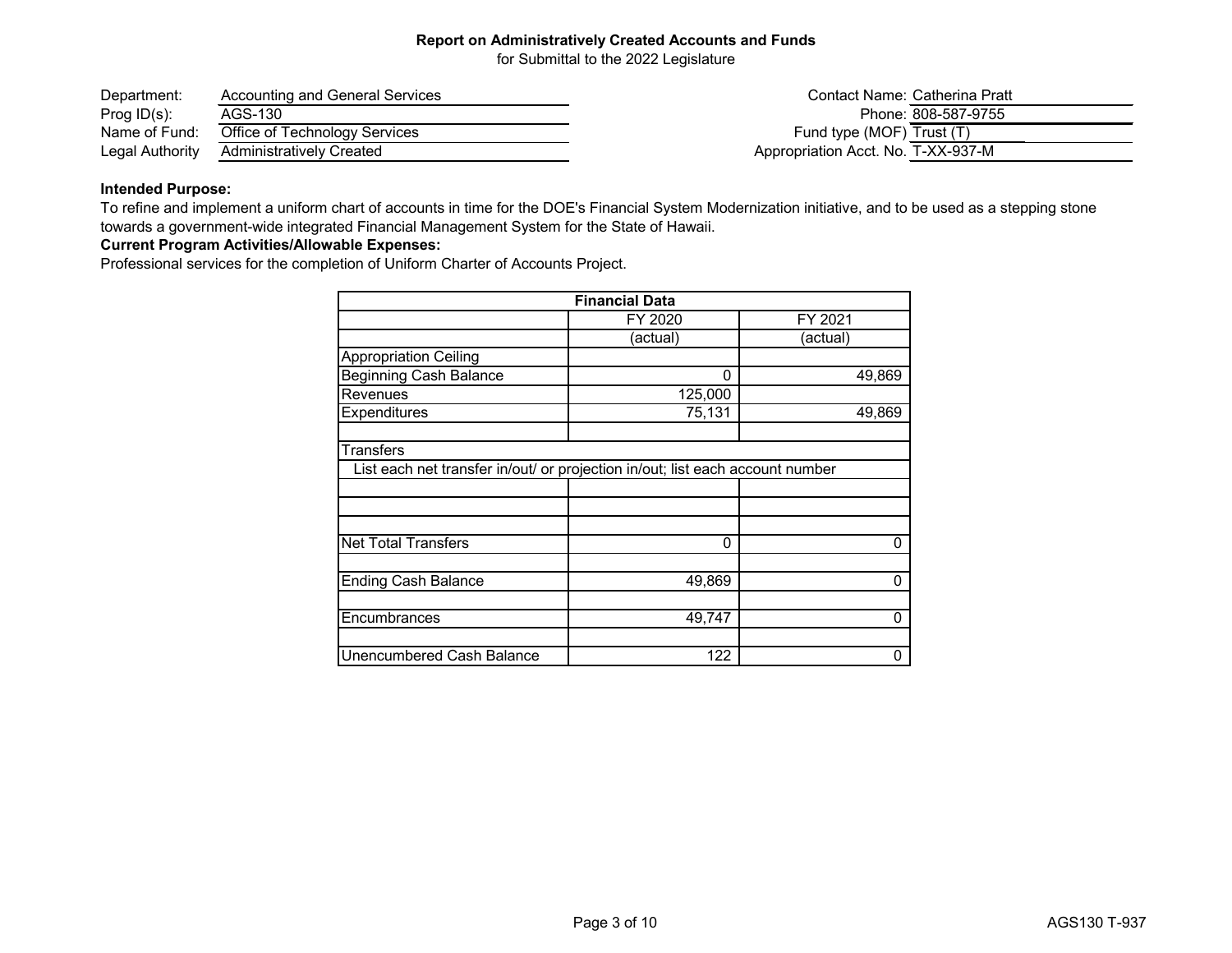for Submittal to the 2022 Legislature

| Department:     | Accounting and General Services                    |
|-----------------|----------------------------------------------------|
| Prog $ID(s)$ :  | AGS-221                                            |
| Name of Fund:   | Refundable Deposits PW - Other Than Leasing Branch |
| Legal Authority | <b>Administratively Created</b>                    |

Contact Name: Gordon Wood Phone: 586-0520 Fund type (MOF)  $\overline{T \text{rust } (T)}$ Appropriation Acct. No. T-XX-956-M

#### **Intended Purpose:**

Created to hold refundable deposits on revocable permits administered by PWD's Planning Branch and bid security deposits for self-bonding companies who wish to bid on DAGS PWD construction projects.

#### **Current Program Activities/Allowable Expenses:**

Various HPLS, UH, UH CC, DOA, DOD, DOH, AGR, PSD, DBEDT, DHHL, DLNR, DLIR, DCCA, Judiciary, and DAGS CIP projects; and a revocable permit administered by PWD's Planning Branch. Allowable expenses include return of bid deposits and plans and specifications deposit amounts to borrowers upon the return of the documents and upon request; and refund of the deposit on the revocable permit.

| <b>Financial Data</b>                                                         |          |          |
|-------------------------------------------------------------------------------|----------|----------|
|                                                                               | FY 2020  | FY 2021  |
|                                                                               | (actual) | (actual) |
| <b>Appropriation Ceiling</b>                                                  |          |          |
| <b>Beginning Cash Balance</b>                                                 | 0        | 480      |
| Revenues                                                                      | 480      |          |
| Expenditures                                                                  | 0        |          |
| <b>Transfers</b>                                                              |          |          |
| List each net transfer in/out/ or projection in/out; list each account number |          |          |
|                                                                               |          |          |
|                                                                               |          |          |
| <b>Net Total Transfers</b>                                                    | 0        | 0        |
| <b>Ending Cash Balance</b>                                                    | 480      | 480      |
| Encumbrances                                                                  | 0        | 0        |
| <b>Unencumbered Cash Balance</b>                                              | 480      | 480      |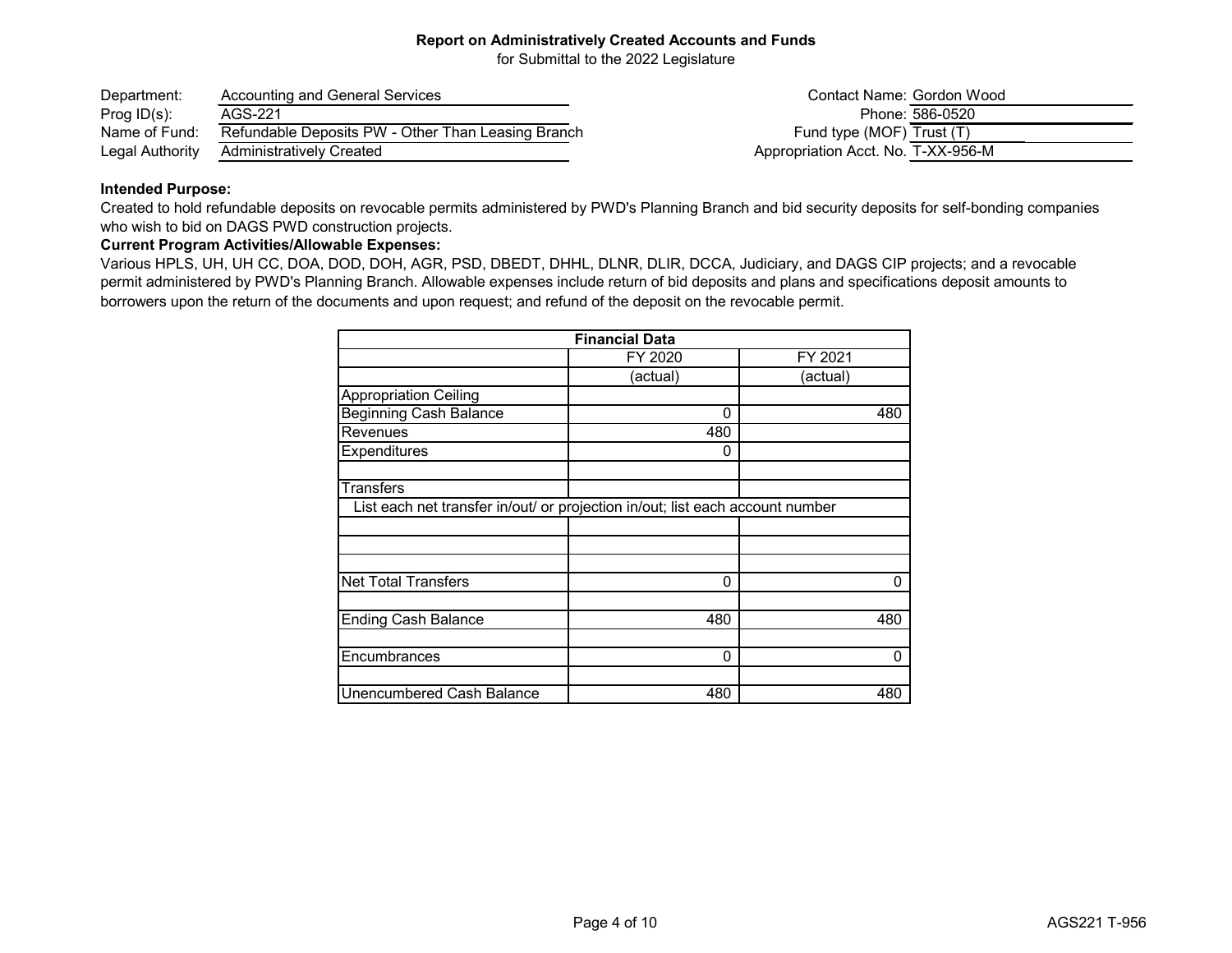for Submittal to the 2022 Legislature

| Department:     | <b>Accounting and General Services</b>  |
|-----------------|-----------------------------------------|
| Prog $ID(s)$ :  | AGS-223                                 |
| Name of Fund:   | Refundable Deposits PW - Leasing Branch |
| Legal Authority | <b>Administratively Created</b>         |

## Contact Name: Thomas Backman Phone: 586-0508 Fund type (MOF)  $\overline{\text{Trust (T)}}$ Appropriation Acct. No. T-XX-955-M

## **Intended Purpose:**

Trust fund account to hold security deposits on leases.

## **Current Program Activities/Allowable Expenses:**

Security deposits retained should tenant(s) default on the Revocable Permit(s).

| <b>Financial Data</b>                                                         |          |          |
|-------------------------------------------------------------------------------|----------|----------|
|                                                                               | FY 2020  | FY 2021  |
|                                                                               | (actual) | (actual) |
| <b>Appropriation Ceiling</b>                                                  |          |          |
| <b>Beginning Cash Balance</b>                                                 | $\Omega$ | 1,803    |
| Revenues                                                                      | 1,803    | 464      |
| Expenditures                                                                  | 0        | 0        |
| <b>Transfers</b>                                                              |          |          |
| List each net transfer in/out/ or projection in/out; list each account number |          |          |
|                                                                               |          |          |
|                                                                               |          |          |
| <b>Net Total Transfers</b>                                                    | 0        | 0        |
|                                                                               |          |          |
| <b>Ending Cash Balance</b>                                                    | 1,803    | 2,267    |
| Encumbrances                                                                  | 0        | 0        |
| Unencumbered Cash Balance                                                     | 1,803    | 2,267    |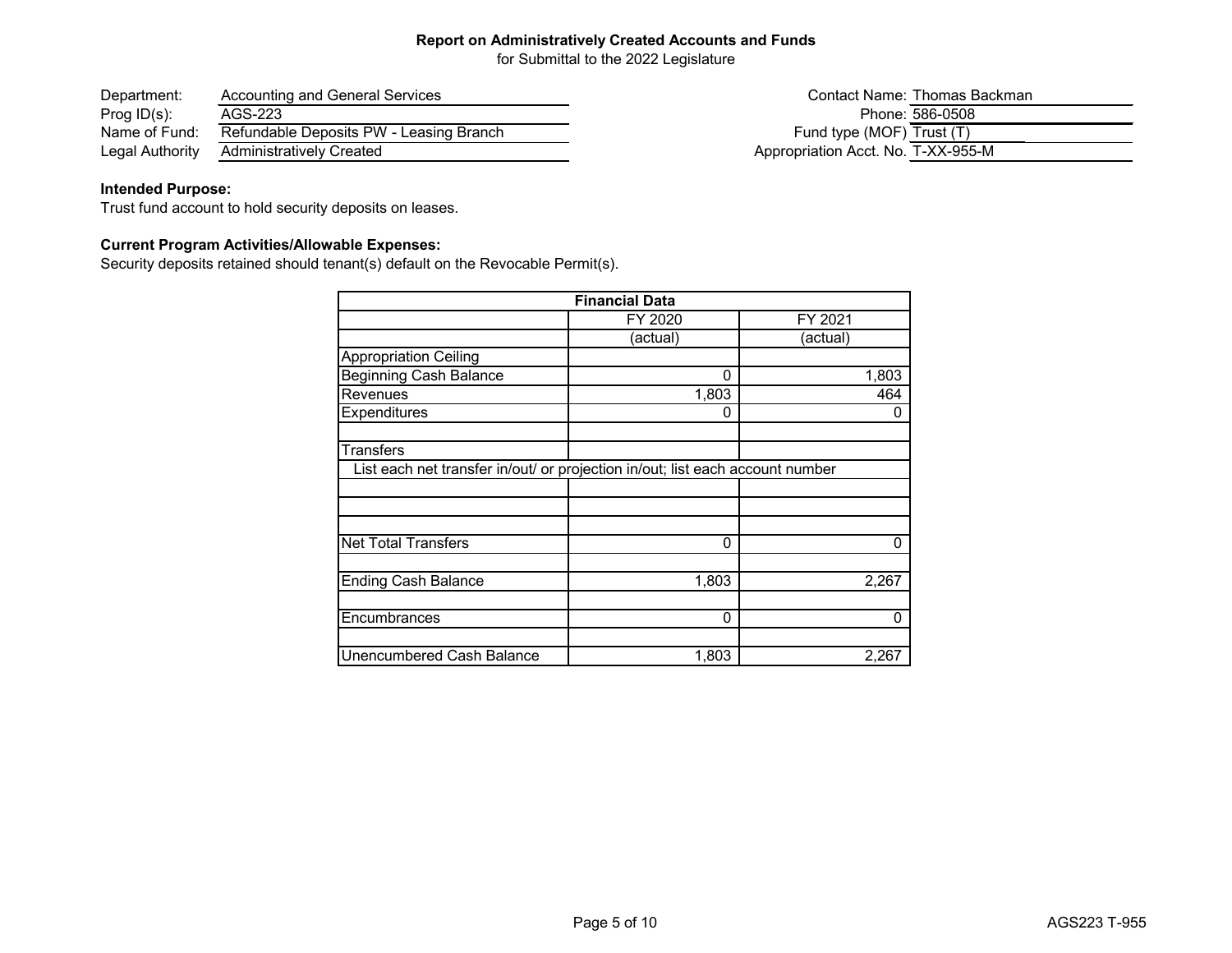for Submittal to the 2022 Legislature

| Department:     | <b>Accounting and General Services</b>                   |
|-----------------|----------------------------------------------------------|
| Prog $ID(s)$ :  | AGS-231                                                  |
| Name of Fund:   | <b>Temporary Deposits-Administrative Services Office</b> |
| Legal Authority | <b>Administratively Created</b>                          |

Contact Name: Dean Shimomura Phone: 831-6730 Fund type (MOF) Trust (Clearing) (T) Appropriation Acct. No. T-XX-904-M

## **Intended Purpose:**

The purpose of this trust fund is to account for the deposits of salary overpayment amounts collected from employees after the employee and the division have reached a mutual agreement regarding the repayment amount.

**Current Program Activities/Allowable Expenses:**

Not applicable.

| <b>Financial Data</b>                                                         |          |          |
|-------------------------------------------------------------------------------|----------|----------|
|                                                                               | FY 2020  | FY 2021  |
|                                                                               | (actual) | (actual) |
| <b>Appropriation Ceiling</b>                                                  |          |          |
| <b>Beginning Cash Balance</b>                                                 | 9,772    | 9,973    |
| Revenues                                                                      | 201      | 6,445    |
| Expenditures                                                                  | 0        | 1,646    |
| <b>Transfers</b>                                                              |          |          |
| List each net transfer in/out/ or projection in/out; list each account number |          |          |
|                                                                               |          |          |
|                                                                               |          |          |
| <b>Net Total Transfers</b>                                                    | 0        | 0        |
| <b>Ending Cash Balance</b>                                                    | 9,973    | 14,772   |
| Encumbrances                                                                  | 0        | 0        |
| <b>Unencumbered Cash Balance</b>                                              | 9,973    | 14,772   |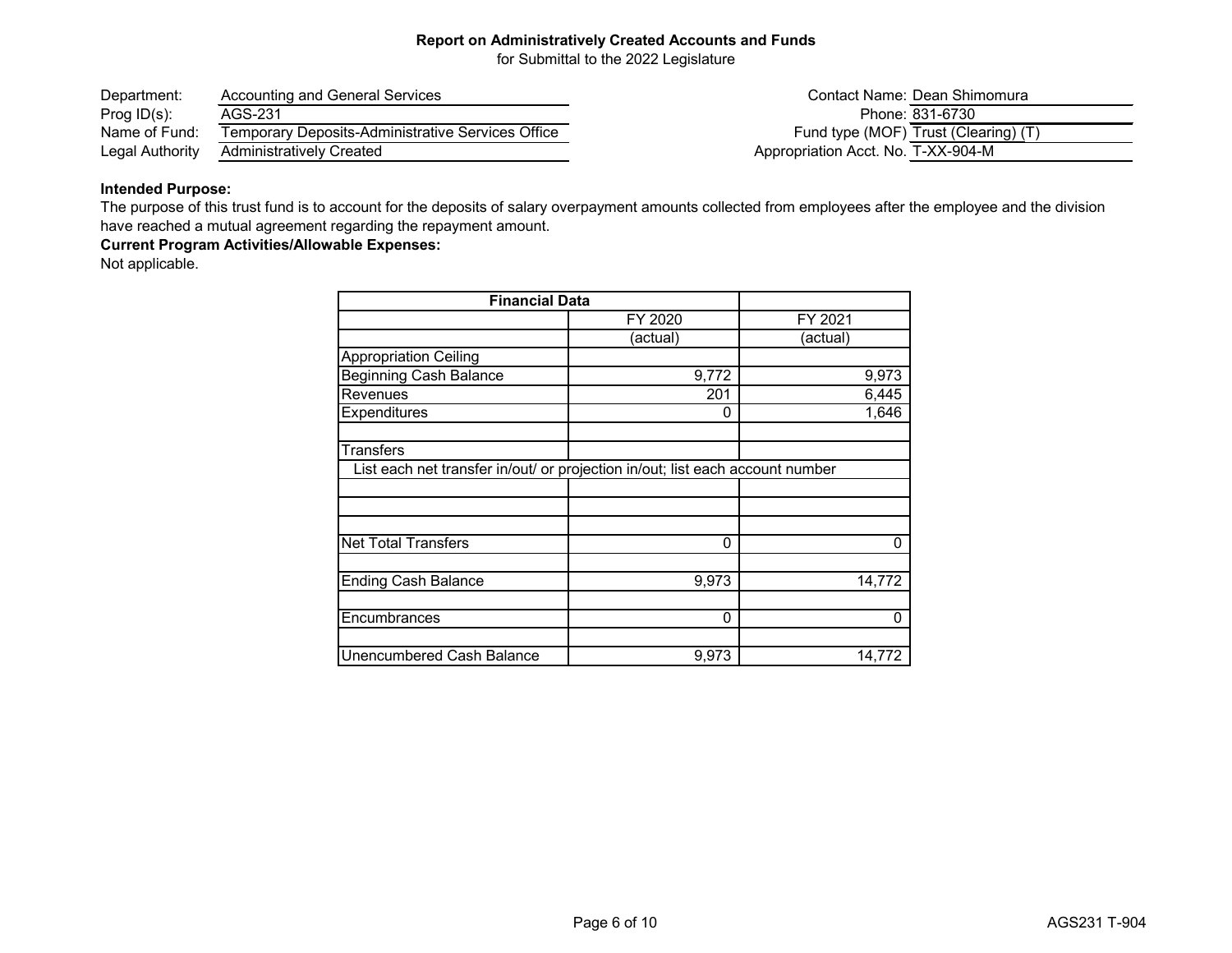for Submittal to the 2022 Legislature

| Department:     | Accounting and General Services          | Contact Name: Brian Saito          |
|-----------------|------------------------------------------|------------------------------------|
| Prog $ID(s)$ :  | AGS-252                                  | Phone: 586-0343                    |
| Name of Fund:   | Temporary Deposits-Automotive Management | Fund type (MOF) Trust (T)          |
| Legal Authority | <b>Administratively Created</b>          | Appropriation Acct. No. T-XX-905-M |

### **Intended Purpose:**

Establish an account for gate card deposit fees collected from parking assignees. Deposits are returned to assignees upon cancellation of the parking assignment and the return of the gate card.

## **Current Program Activities/Allowable Expenses:**

Deposits are collected from assignees. Checks are written to assignees who return gate cards upon cancellation of parking assignment.

|                                                                               | <b>Financial Data</b> |          |
|-------------------------------------------------------------------------------|-----------------------|----------|
|                                                                               | FY 2020               | FY 2021  |
|                                                                               | (actual)              | (actual) |
| <b>Appropriation Ceiling</b>                                                  |                       |          |
| <b>Beginning Cash Balance</b>                                                 | 84,175                | 91,955   |
| Revenues                                                                      | 16,910                | 17,780   |
| Expenditures                                                                  | 9,130                 | 11,090   |
| <b>Transfers</b>                                                              |                       |          |
| List each net transfer in/out/ or projection in/out; list each account number |                       |          |
|                                                                               |                       |          |
|                                                                               |                       |          |
| <b>Net Total Transfers</b>                                                    | $\Omega$              | 0        |
| <b>Ending Cash Balance</b>                                                    | 91,955                | 98,645   |
| Encumbrances                                                                  | 0                     | 0        |
| Unencumbered Cash Balance                                                     | 91,955                | 98,645   |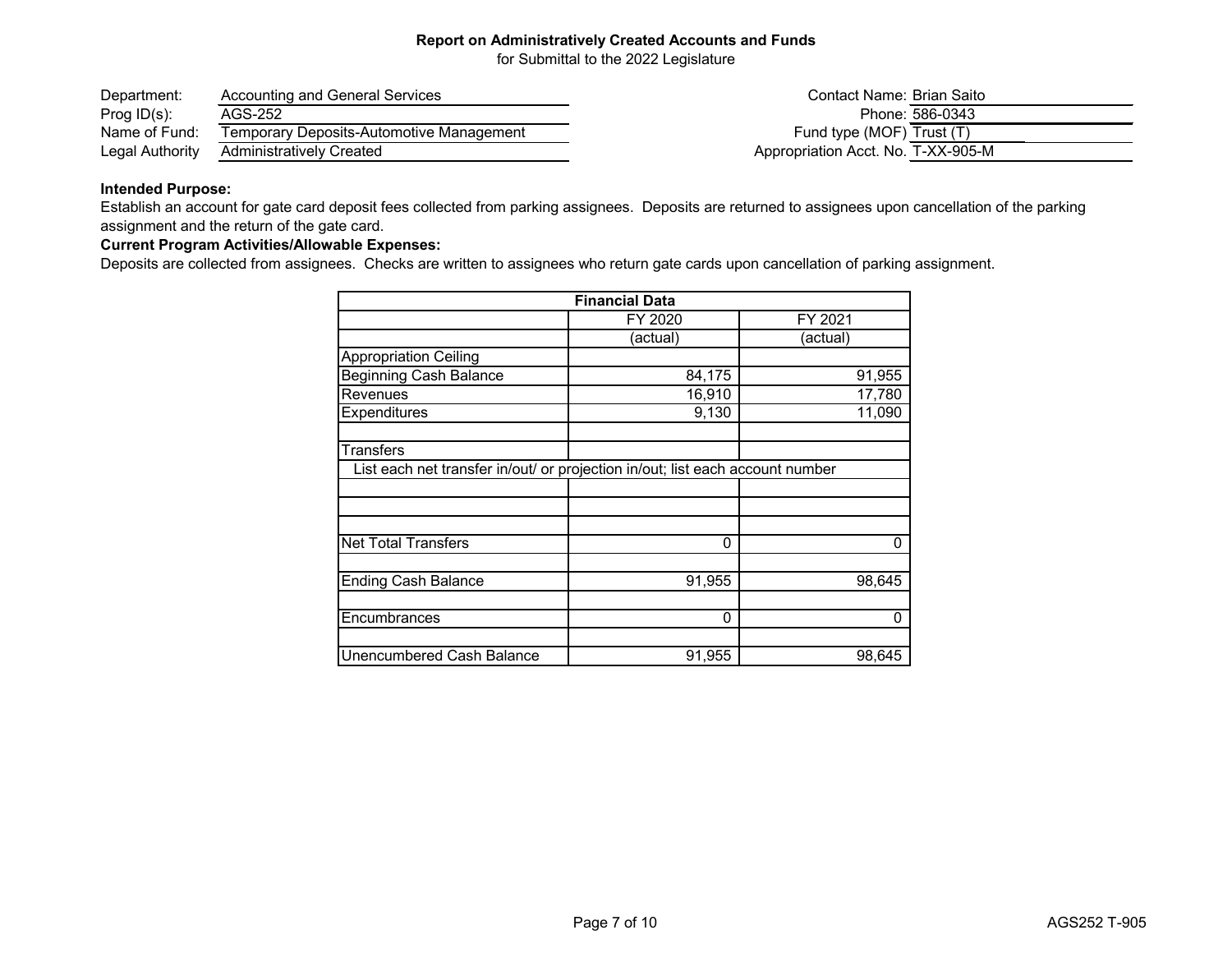for Submittal to the 2022 Legislature

| Department:     | Accounting and General Services          | Contact Name: Susan Naanos         |  |
|-----------------|------------------------------------------|------------------------------------|--|
| Prog $ID(s)$ :  | AGS-881                                  | Phone: 586-0773                    |  |
| Name of Fund:   | State Foundation on Culture and the Arts | Fund type (MOF) Trust (T)          |  |
| Legal Authority | Administratively Created                 | Appropriation Acct. No. T-XX-908-M |  |

**Intended Purpose:** To support the SFCA in perpetuating culture and the arts in Hawaii. This is an account into which donations, private contributions, and Hawaii State Art Museum facility rental income are deposited.

**Current Program Activities/Allowable Expenses**: All SFCA programs are eligible to deposit funds in the Trust account/Programs; purposes are determined by SFCA executive director; and expenditures subject to the approval of the Comptroller.

| <b>Financial Data</b>                                                         |          |          |
|-------------------------------------------------------------------------------|----------|----------|
|                                                                               | FY 2020  | FY 2021  |
|                                                                               | (actual) | (actual) |
| <b>Appropriation Ceiling</b>                                                  |          |          |
| <b>Beginning Cash Balance</b>                                                 | 196,858  | 107,928  |
| Revenues                                                                      | 30,481   | 2,794    |
| Expenditures                                                                  | 119,411  | 5,937    |
| <b>Transfers</b>                                                              |          |          |
| List each net transfer in/out/ or projection in/out; list each account number |          |          |
|                                                                               |          |          |
|                                                                               |          |          |
|                                                                               |          |          |
| <b>Net Total Transfers</b>                                                    | $\Omega$ | 0        |
|                                                                               |          |          |
| <b>Ending Cash Balance</b>                                                    | 107,928  | 104,785  |
|                                                                               |          |          |
| Encumbrances                                                                  | 5,006    | 4,241    |
|                                                                               |          |          |
| Unencumbered Cash Balance                                                     | 102,922  | 100,544  |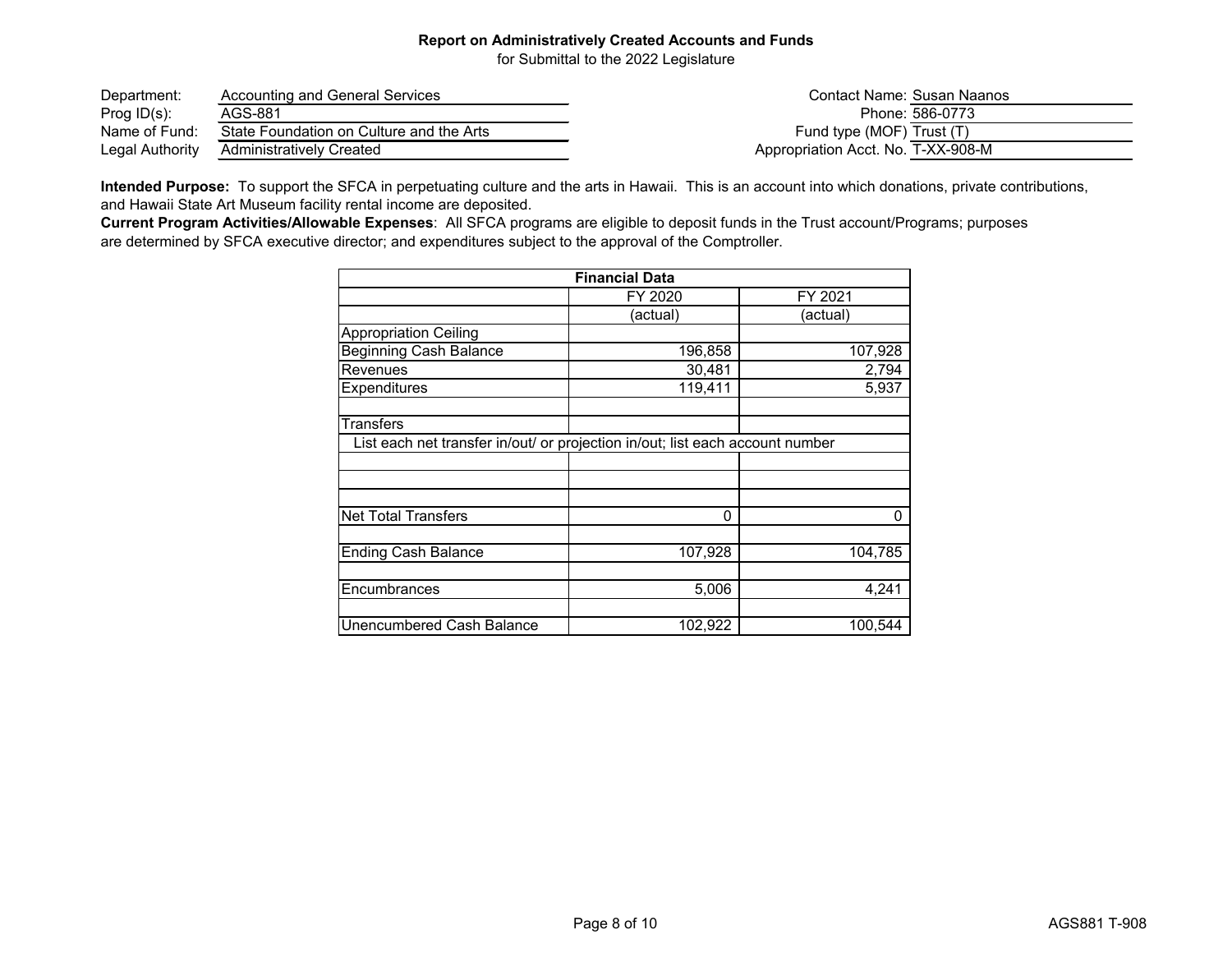for Submittal to the 2022 Legislature

| Department:     | Accounting and General Services      |                                    | Contact Name: Russell Uchida     |
|-----------------|--------------------------------------|------------------------------------|----------------------------------|
| Prog $ID(s)$ :  | AGS-889                              |                                    | Phone: 483-2753                  |
| Name of Fund:   | Stadium Manager's Discretionary Fund |                                    | Fund type (MOF) Special Fund (B) |
| Legal Authority | Administratively Created             | Appropriation Acct. No. S-XX-918-M |                                  |

## **Intended Purpose:**

The fund authorizes expenditures at the discretion of the stadium manager for promotion and other stadium purposes.

## **Current Program Activities/Allowable Expenses:**

Not Applicable.

|                                                                               | <b>Financial Data</b> |          |
|-------------------------------------------------------------------------------|-----------------------|----------|
|                                                                               | FY 2020               | FY 2021  |
|                                                                               | (actual)              | (actual) |
|                                                                               |                       |          |
| <b>Beginning Cash Balance</b>                                                 | 654                   | 1,368    |
| Revenues                                                                      | 0                     | 0        |
| Expenditures                                                                  | 1,446                 | 216      |
| <b>Transfers</b>                                                              |                       |          |
| List each net transfer in/out/ or projection in/out; list each account number |                       |          |
| JV 2020-03. 7/1/19 to S-307                                                   | 2,500                 |          |
| JV 2020-42, 12/17/19 to S-307                                                 | (340)                 |          |
| JV 2021-03. 7/1/20 from S-307                                                 |                       | 2,500    |
| JV 2021-38, 2/9/21 to S-307                                                   |                       | (1, 368) |
| <b>Net Total Transfers</b>                                                    | 2,160                 | 1,132    |
| <b>Ending Cash Balance</b>                                                    | 1,368                 | 2,284    |
| Encumbrances                                                                  | 0                     | 1,784    |
| Unencumbered Cash Balance                                                     | 1,368                 | 500      |